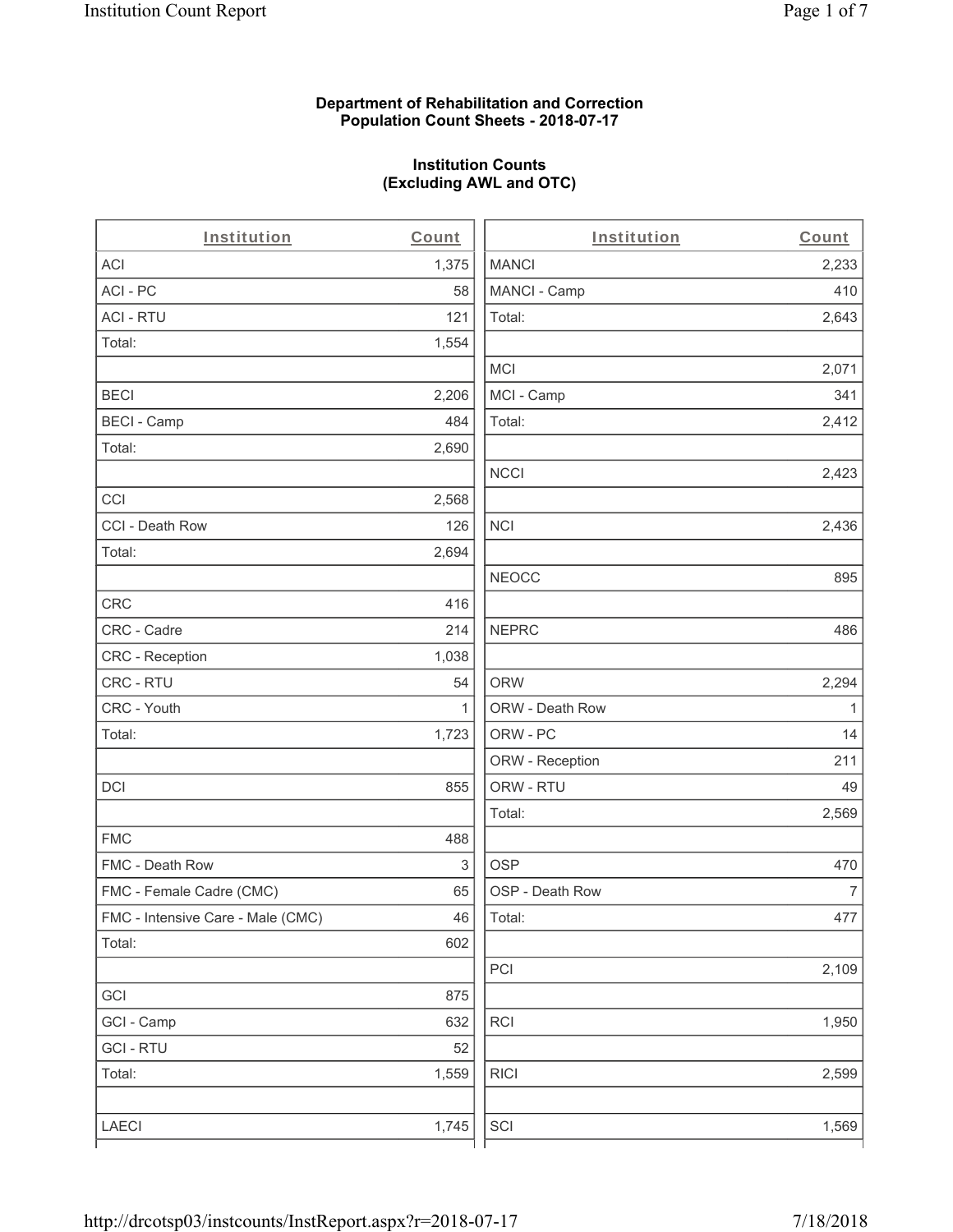| LECI                     | 2,113 | <b>SOCF</b>    |                          | 1,218  |
|--------------------------|-------|----------------|--------------------------|--------|
| LECI - Camp              | 189   | SOCF - RTU     |                          | 49     |
| Total:                   | 2,302 | Total:         |                          | 1,267  |
|                          |       |                |                          |        |
| LOCI                     | 2,285 | <b>TCI</b>     |                          | 1,008  |
|                          |       | TCI - Camp     |                          | 441    |
| LORCI                    | 247   | Total:         |                          | 1,449  |
| <b>LORCI - Cadre</b>     | 136   |                |                          |        |
| <b>LORCI - Reception</b> | 1,200 | <b>TOCI</b>    |                          | 769    |
| Total:                   | 1,583 | TOCI - PC      |                          | 93     |
|                          |       | Total:         |                          | 862    |
| <b>MACI</b>              | 1,017 |                |                          |        |
| MACI - Minimum           | 1,255 | <b>WCI</b>     |                          | 1,270  |
| Total:                   | 2,272 | <b>WCI-RTU</b> |                          | 31     |
|                          |       | Total:         |                          | 1,301  |
|                          |       |                |                          |        |
|                          |       |                | <b>Total Population:</b> | 49,311 |

\* The Total Population includes 30 Offenders with Reason Codes 30 & 31. \*\* The Total Population includes 36 Offenders with Reason Code 0A.

## **Male Population by Security Level (Include AWL and Exclude OTC)**

| Security Level         |                   | <b>Body</b> | <b>AWL</b> | $(-\text{OTC})$ | Total  |
|------------------------|-------------------|-------------|------------|-----------------|--------|
| Total Level 5          |                   | 121         | 3          | 3               | 121    |
| Total Level 4          |                   | 2,734       | 26         | 25              | 2,735  |
| Total Level 3          |                   | 11,784      | 142        | 120             | 11,806 |
| Total Level 2          |                   | 15,869      | 179        | 136             | 15,912 |
| Total Level 1          |                   | 14,604      | 130        | 77              | 14,657 |
| <b>Total Death Row</b> |                   | 137         |            |                 | 137    |
|                        | <b>Total Male</b> | 45,249      | 481        | 362             | 45,368 |

#### **Female Population by Institution (Include AWL and Exclude OTC)**

| Institution              | <b>Body</b> | AWL |    | Гоtа  |
|--------------------------|-------------|-----|----|-------|
| DCI                      | 855         | 6   | 5  | 856   |
| <b>FMC</b>               | 14          |     |    | 15    |
| FMC - Female Cadre (CMC) | 65          |     |    | 65    |
| <b>NEPRC</b>             | 486         |     | 4  | 490   |
| <b>ORW</b>               | 2,293       | 48  | 27 | 2,314 |
|                          |             |     |    |       |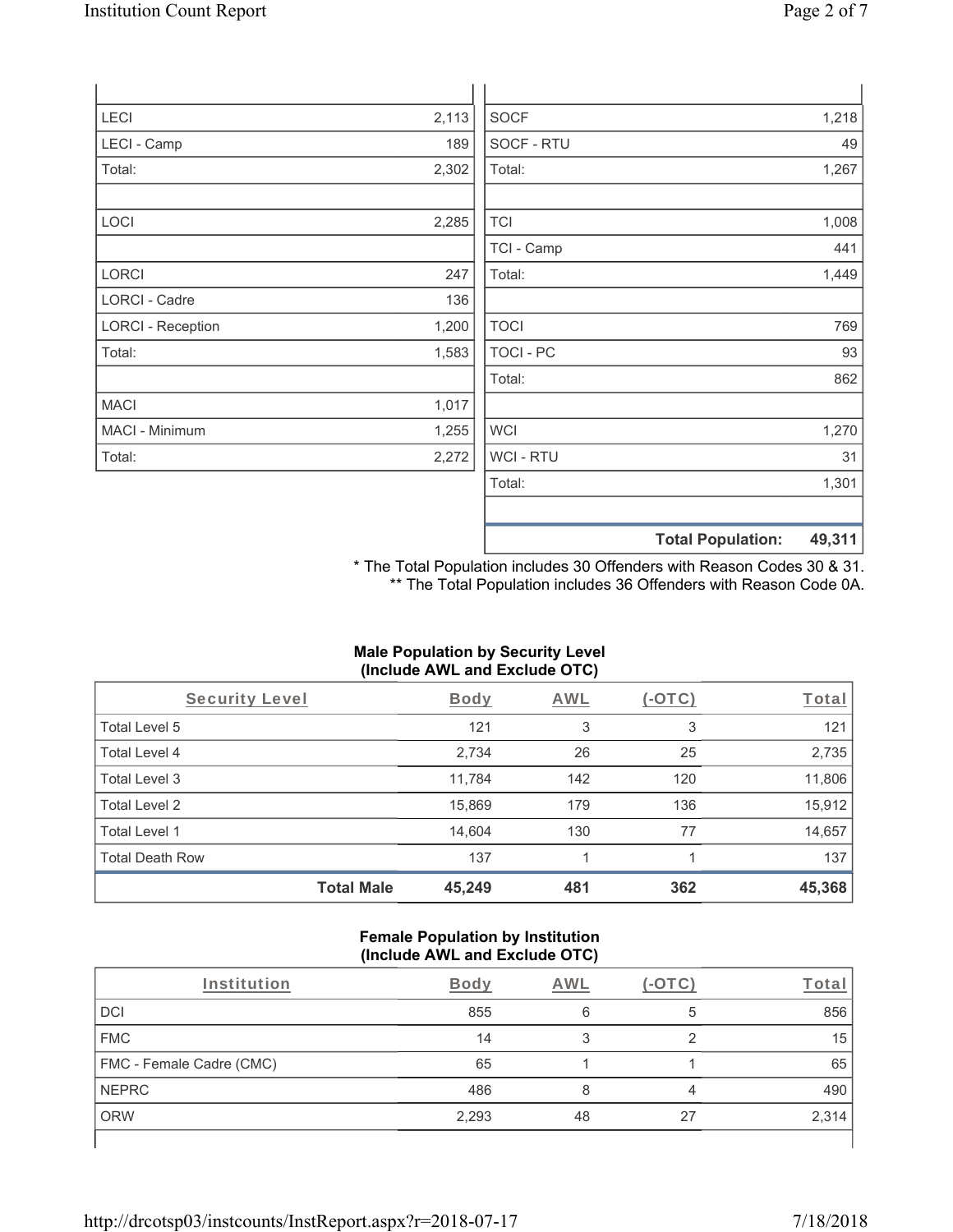| <b>ORW</b> - Death Row |                          |        | 0   |     |        |
|------------------------|--------------------------|--------|-----|-----|--------|
| ORW - PC               |                          | 14     | 0   |     | 14     |
| <b>ORW</b> - Reception |                          | 211    | 6   | 5   | 212    |
| ORW - RTU              |                          | 49     | 0   |     | 49     |
|                        | <b>Total Female</b>      | 3,988  | 72  | 44  | 4,016  |
|                        | <b>Total Population:</b> | 49,237 | 553 | 406 | 49,384 |

### **Male Population by Institution: Security Level 5 (Include AWL and Exclude OTC)**

| Institution  |                      | Body                      | AWL                 | $(-OTC)$       | Total          |
|--------------|----------------------|---------------------------|---------------------|----------------|----------------|
| ACI          |                      |                           | $\mathbf 0$         | 0              | 1              |
| CRC          |                      |                           | $\mathbf 0$         | 0              | 1              |
| LECI         |                      | $\overline{2}$            | $\mathbf 0$         | 0              | $\sqrt{2}$     |
| <b>MACI</b>  |                      | 4                         | $\mathbf 0$         | $\mathbf 0$    | $\overline{4}$ |
| <b>MANCI</b> |                      | $\ensuremath{\mathsf{3}}$ | $\mathbf 0$         | 0              | $\sqrt{3}$     |
| <b>NEOCC</b> |                      |                           | $\mathsf{O}\xspace$ | $\mathbf{0}$   |                |
| <b>OSP</b>   |                      | 46                        | 1                   |                | 46             |
| <b>RCI</b>   |                      |                           | $\mathbf 0$         | 0              | 1              |
| <b>RICI</b>  |                      | 2                         | $\mathbf 0$         | $\mathbf 0$    | $\overline{2}$ |
| <b>SOCF</b>  |                      | 48                        | $\overline{2}$      | $\overline{2}$ | 48             |
| <b>TCI</b>   |                      | $\overline{2}$            | $\mathbf 0$         | 0              | $\sqrt{2}$     |
| <b>TOCI</b>  |                      | 7                         | $\mathsf{O}\xspace$ | $\mathbf 0$    | $\overline{7}$ |
| <b>WCI</b>   |                      | $\overline{2}$            | $\mathbf 0$         | $\mathbf{0}$   | $\overline{2}$ |
| WCI - RTU    |                      |                           | $\mathbf 0$         | 0              |                |
|              | <b>Total Level 5</b> | 121                       | 3                   | 3              | 121            |

# **Male Population by Institution: Security Level 4 (Include AWL and Exclude OTC)**

| Institution                       | Body | AWL | $(-OTC)$ | Total |
|-----------------------------------|------|-----|----------|-------|
| ACI                               | 11   |     |          | 11    |
| <b>BECI</b>                       | 2    |     |          |       |
| CRC                               | 30   |     |          | 30    |
| CRC - Reception                   |      |     |          |       |
| CRC - RTU                         | 17   |     |          | 17    |
| <b>FMC</b>                        | 3    |     |          |       |
| FMC - Intensive Care - Male (CMC) |      |     |          |       |
| GCI                               |      |     |          |       |
| LECI                              | 41   |     |          | 41    |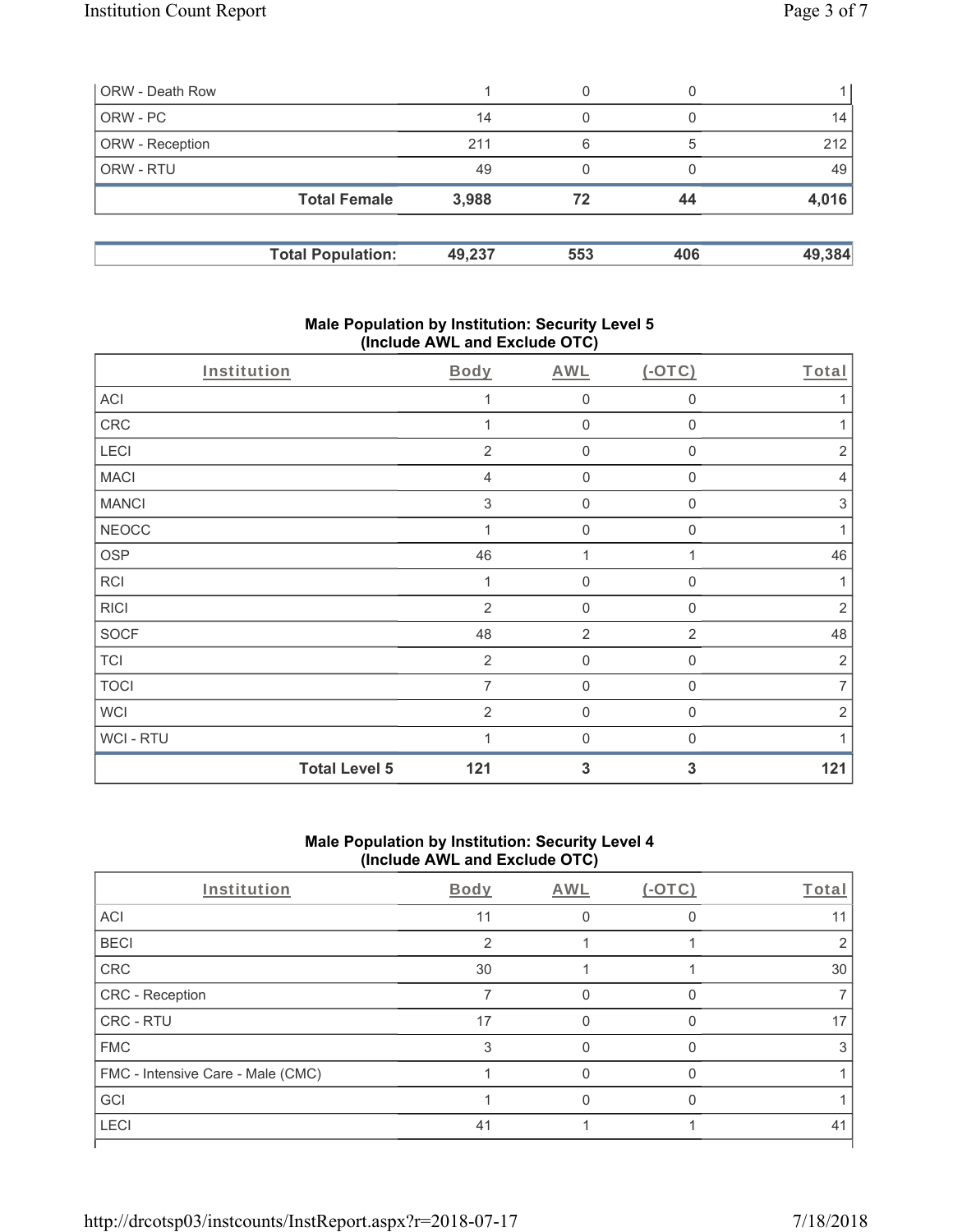| LOCI                     |                      | $\mathbf 0$    | $\,$ 5 $\,$         | 5                   | $\overline{0}$ |
|--------------------------|----------------------|----------------|---------------------|---------------------|----------------|
| LORCI                    |                      | 14             | 1                   | 1                   | 14             |
| LORCI - Cadre            |                      | $\overline{2}$ | $\mathsf{O}\xspace$ | 0                   | $\sqrt{2}$     |
| <b>LORCI - Reception</b> |                      | 13             | $\mathbf 0$         | 0                   | 13             |
| <b>MACI</b>              |                      | 56             | 1                   | 1                   | 56             |
| <b>MANCI</b>             |                      | 53             | $\mathbf{1}$        | 1                   | 53             |
| MCI                      |                      | 1              | $\mathbf 0$         | $\mathsf 0$         | 1              |
| <b>NEOCC</b>             |                      | 12             | 1                   | 1                   | 12             |
| OSP                      |                      | 392            | $\overline{2}$      | 1                   | 393            |
| PCI                      |                      | 1              | $\mathsf{O}\xspace$ | 0                   | 1              |
| RCI                      |                      | 30             | $\mathbf{1}$        | 1                   | $30\,$         |
| SOCF                     |                      | 1,161          | $10$                | $10$                | 1,161          |
| SOCF - RTU               |                      | 48             | $\mathsf{O}\xspace$ | $\mathsf{O}\xspace$ | 48             |
| <b>TCI</b>               |                      | 23             | $\mathsf{O}\xspace$ | $\mathsf{O}\xspace$ | 23             |
| <b>TOCI</b>              |                      | 759            | $\mathsf{O}\xspace$ | $\mathsf{O}\xspace$ | 759            |
| TOCI - PC                |                      | 18             | $\mathbf 0$         | $\mathsf{O}\xspace$ | 18             |
| WCI                      |                      | 24             | $\mathbf{1}$        | 1                   | 24             |
| WCI - RTU                |                      | 14             | $\mathbf 0$         | $\boldsymbol{0}$    | 14             |
|                          | <b>Total Level 4</b> | 2,734          | 26                  | 25                  | 2,735          |

## **Male Population by Institution: Security Level 3 (Include AWL and Exclude OTC)**

| Institution                       | Body           | AWL                 | $(-OTC)$    | Total          |
|-----------------------------------|----------------|---------------------|-------------|----------------|
| ACI                               | 19             | 1                   | 0           | 20             |
| ACI-PC                            | 1              | $\mathbf 0$         | 0           | 1              |
| <b>BECI</b>                       | $\overline{2}$ | 0                   | $\mathbf 0$ | $\overline{2}$ |
| CCI                               | 4              | $\mathbf 0$         | 0           | 4              |
| CRC                               | 73             | 1                   | 1           | 73             |
| CRC - Cadre                       | 115            | $\mathbf 0$         | 0           | 115            |
| <b>CRC - Reception</b>            | 706            | 21                  | 20          | 707            |
| CRC - RTU                         | 37             | $\mathbf 0$         | 0           | 37             |
| CRC - Youth                       |                | 1                   | 1           | 1              |
| <b>FMC</b>                        | 5              | 1                   | 0           | 6              |
| FMC - Intensive Care - Male (CMC) | 6              | $\mathsf{O}\xspace$ | 0           | 6              |
| <b>LAECI</b>                      | 1              | $\mathbf 0$         | 0           | 1              |
| LECI                              | 2,061          | 21                  | 14          | 2,068          |
| LOCI                              | $\overline{7}$ | $\mathbf 0$         | $\mathbf 0$ | $\overline{7}$ |
| LORCI                             | 51             | 24                  | 24          | 51             |
| LORCI - Cadre                     | 19             | $\mathbf 0$         | 0           | 19             |
| <b>LORCI - Reception</b>          | 713            | 5                   | 4           | 714            |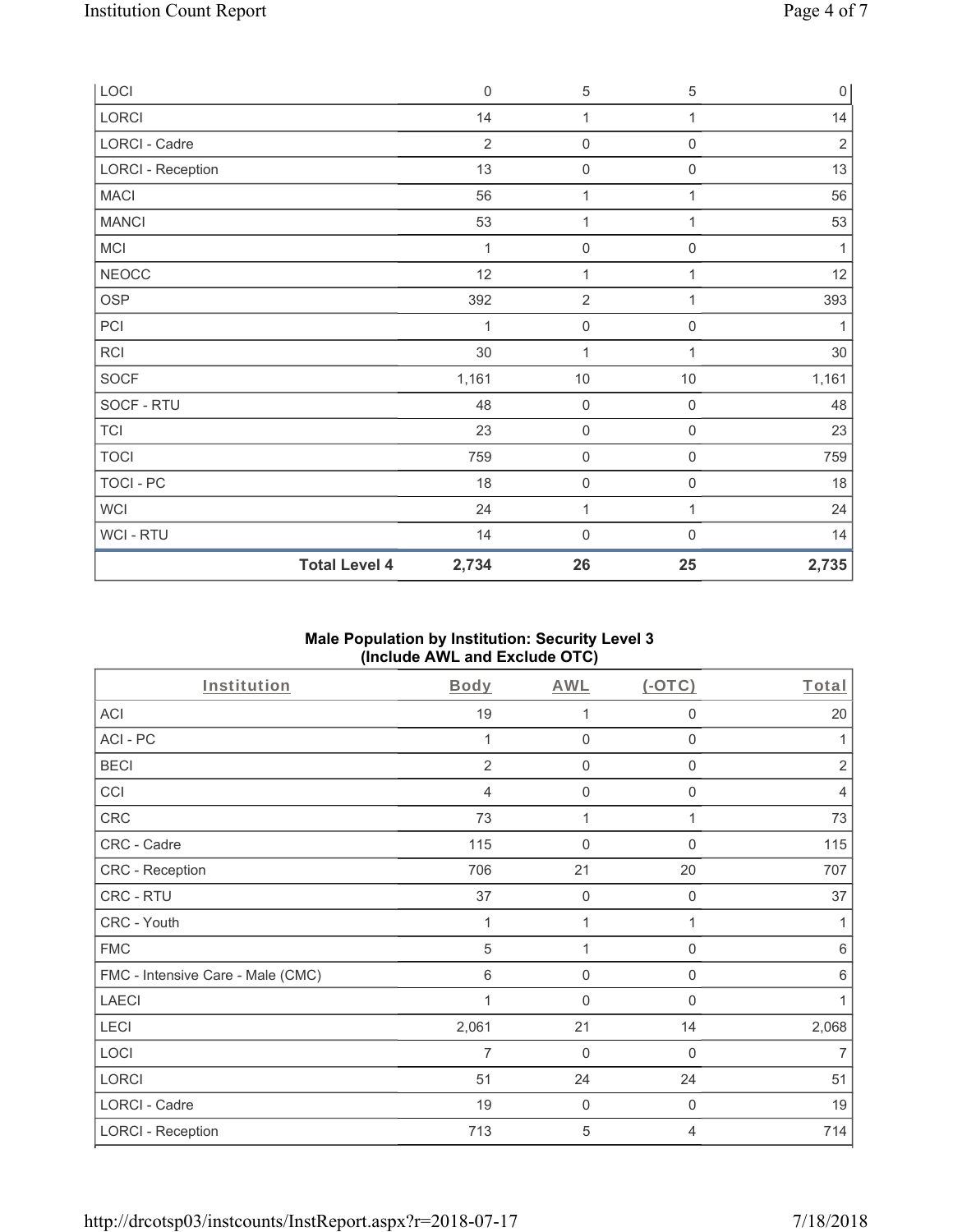| <b>MACI</b>  |                      | 869                       | $\sqrt{2}$          | 1                   | 870            |
|--------------|----------------------|---------------------------|---------------------|---------------------|----------------|
| <b>MANCI</b> |                      | 2,118                     | 16                  | 13                  | 2,121          |
| MCI          |                      | $\overline{7}$            | $\mathsf{O}\xspace$ | $\mathsf{O}\xspace$ | 7              |
| NCCI         |                      | $\,6$                     | $\mathsf{O}\xspace$ | $\boldsymbol{0}$    | $\,6\,$        |
| NCI          |                      | $\mathbf{1}$              | $\mathsf{O}\xspace$ | $\boldsymbol{0}$    | 1              |
| <b>NEOCC</b> |                      | 882                       | $\overline{5}$      | 4                   | 883            |
| OSP          |                      | $\overline{7}$            | $\boldsymbol{0}$    | $\mathbf 0$         | $\overline{7}$ |
| PCI          |                      | 32                        | $\mathbf{1}$        | $\mathsf{O}\xspace$ | 33             |
| RCI          |                      | 1,763                     | $10$                | $\boldsymbol{9}$    | 1,764          |
| <b>RICI</b>  |                      | $\ensuremath{\mathsf{3}}$ | $\mathsf{O}\xspace$ | 0                   | $\,$ 3 $\,$    |
| SOCF         |                      | $\,6$                     | $\boldsymbol{0}$    | $\boldsymbol{0}$    | $\,6\,$        |
| SOCF - RTU   |                      | 1                         | $\mathsf{O}\xspace$ | $\boldsymbol{0}$    | 1              |
| <b>TCI</b>   |                      | 934                       | 13                  | 11                  | 936            |
| TCI - Camp   |                      | 1                         | $\boldsymbol{0}$    | $\mathsf{O}\xspace$ | 1              |
| <b>TOCI</b>  |                      | $\mathfrak{S}$            | $\sqrt{2}$          | $\overline{2}$      | $\sqrt{3}$     |
| TOCI - PC    |                      | 75                        | $\mathbf 0$         | $\mathsf{O}\xspace$ | 75             |
| <b>WCI</b>   |                      | 1,242                     | $18$                | $16$                | 1,244          |
| WCI - RTU    |                      | 13                        | $\mathbf 0$         | $\mathbf 0$         | 13             |
|              | <b>Total Level 3</b> | 11,784                    | 142                 | 120                 | 11,806         |

## **Male Population by Institution: Security Level 2 (Include AWL and Exclude OTC)**

| Institution                       | <b>Body</b> | <b>AWL</b>          | $(-OTC)$            | Total |
|-----------------------------------|-------------|---------------------|---------------------|-------|
| ACI                               | 732         | $\sqrt{3}$          | 2                   | 733   |
| ACI-PC                            | 53          | $\mathbf 0$         | $\boldsymbol{0}$    | 53    |
| <b>ACI - RTU</b>                  | 88          | $\mathbf 0$         | $\boldsymbol{0}$    | 88    |
| <b>BECI</b>                       | 1,455       | 16                  | 12                  | 1,459 |
| CCI                               | 1,993       | 15                  | 12                  | 1,996 |
| CRC                               | 166         | $\,8\,$             | 7                   | 167   |
| CRC - Cadre                       | 99          | $\boldsymbol{0}$    | 0                   | 99    |
| CRC - Reception                   | 191         | 11                  | $10$                | 192   |
| <b>FMC</b>                        | 10          | 1                   | $\boldsymbol{0}$    | 11    |
| FMC - Intensive Care - Male (CMC) | 15          | $\mathbf 0$         | $\mathsf{O}\xspace$ | 15    |
| GCI                               | 369         | 1                   | 1                   | 369   |
| <b>GCI-RTU</b>                    | 40          | 1                   | $\boldsymbol{0}$    | 41    |
| <b>LAECI</b>                      | 1,066       | 17                  | 11                  | 1,072 |
| LECI                              | 5           | $\mathbf 0$         | $\mathbf 0$         | 5     |
| LOCI                              | 1,168       | $\overline{7}$      | $\overline{7}$      | 1,168 |
| LORCI                             | 123         | 24                  | 23                  | 124   |
| LORCI - Cadre                     | 107         | $\mathsf{O}\xspace$ | $\boldsymbol{0}$    | 107   |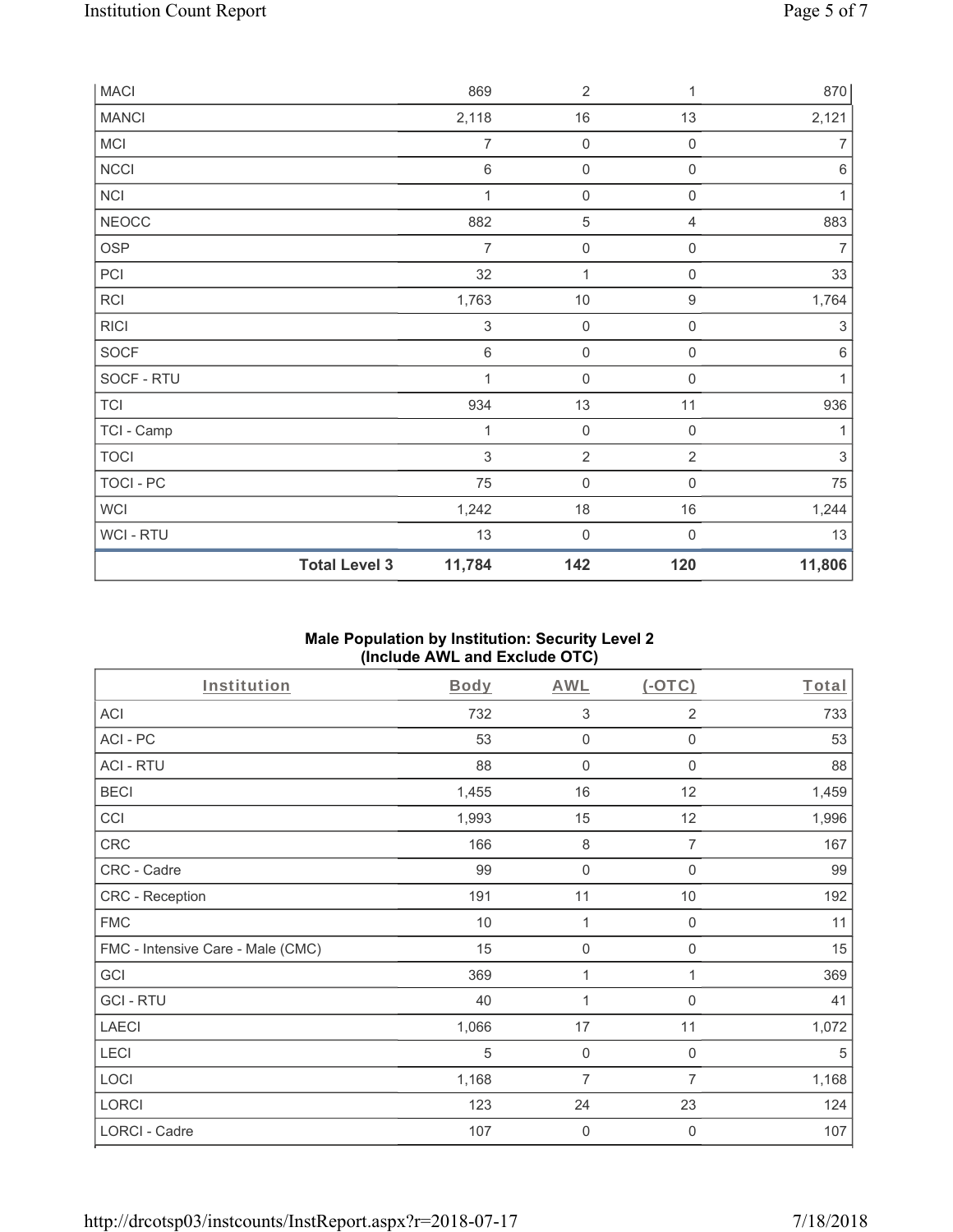| <b>LORCI - Reception</b> |                      | 330              | $\overline{4}$      | $\ensuremath{\mathsf{3}}$ | 331              |
|--------------------------|----------------------|------------------|---------------------|---------------------------|------------------|
| <b>MACI</b>              |                      | 88               | 1                   | 1                         | 88               |
| <b>MANCI</b>             |                      | 35               | 1                   | 1                         | 35               |
| <b>MCI</b>               |                      | 1,482            | 16                  | 10                        | 1,488            |
| MCI - Camp               |                      | 1                | $\mathsf{O}\xspace$ | $\boldsymbol{0}$          | 1                |
| <b>NCCI</b>              |                      | 1,207            | 4                   | $\overline{2}$            | 1,209            |
| NCI                      |                      | 1,599            | 11                  | 10                        | 1,600            |
| <b>NEOCC</b>             |                      | $\mathbf 0$      | $\mathbf{1}$        | 1                         | $\mathbf 0$      |
| <b>OSP</b>               |                      | 1                | $\mathsf{O}\xspace$ | $\mathsf{O}\xspace$       | 1                |
| PCI                      |                      | 884              | 12                  | 4                         | 892              |
| RCI                      |                      | 154              | $\mathbf 0$         | 0                         | 154              |
| <b>RICI</b>              |                      | 1,477            | 17                  | 11                        | 1,483            |
| SCI                      |                      | 914              | $\,8\,$             | 8                         | 914              |
| <b>SOCF</b>              |                      | $\sqrt{3}$       | $\mathsf{O}\xspace$ | $\mathsf{O}\xspace$       | $\sqrt{3}$       |
| <b>TCI</b>               |                      | $\boldsymbol{9}$ | $\mathsf{O}\xspace$ | $\mathsf{O}\xspace$       | $\boldsymbol{9}$ |
| TCI - Camp               |                      | 1                | $\mathsf{O}\xspace$ | $\mathsf{O}\xspace$       | 1                |
| <b>WCI</b>               |                      | $\overline{2}$   | $\mathsf{O}\xspace$ | $\mathsf 0$               | $\sqrt{2}$       |
| WCI - RTU                |                      | $\overline{2}$   | $\mathsf{O}\xspace$ | $\boldsymbol{0}$          | $\sqrt{2}$       |
|                          | <b>Total Level 2</b> | 15,869           | 179                 | 136                       | 15,912           |

## **Male Population by Institution: Security Level 1 (Include AWL and Exclude OTC)**

| Institution                       | Body  | <b>AWL</b>       | $(-OTC)$                  | Total          |
|-----------------------------------|-------|------------------|---------------------------|----------------|
| ACI                               | 612   | 3                | $\overline{2}$            | 613            |
| ACI-PC                            | 4     | $\mathbf 0$      | $\mathbf 0$               | $\overline{4}$ |
| <b>ACI - RTU</b>                  | 33    | 0                | 0                         | 33             |
| <b>BECI</b>                       | 746   | $\overline{7}$   | $\overline{4}$            | 749            |
| <b>BECI - Camp</b>                | 484   | $\boldsymbol{0}$ | $\mathbf 0$               | 484            |
| CCI                               | 570   | $\overline{2}$   | 1                         | 571            |
| CRC                               | 85    | 5                | 5                         | 85             |
| CRC - Reception                   | 129   | $\overline{2}$   | 1                         | 130            |
| <b>FMC</b>                        | 456   | 4                | 1                         | 459            |
| FMC - Intensive Care - Male (CMC) | 24    | $\boldsymbol{0}$ | $\boldsymbol{0}$          | 24             |
| GCI                               | 505   | $\,8\,$          | $\ensuremath{\mathsf{3}}$ | 510            |
| GCI - Camp                        | 632   | 1                | $\boldsymbol{0}$          | 633            |
| <b>GCI-RTU</b>                    | 12    | 0                | $\mathbf 0$               | 12             |
| <b>LAECI</b>                      | 678   | 4                | 2                         | 680            |
| LECI                              | 4     | 1                | $\boldsymbol{0}$          | 5              |
| LECI - Camp                       | 189   | 0                | 0                         | 189            |
| LOCI                              | 1,110 | $\overline{4}$   | 3                         | 1,111          |